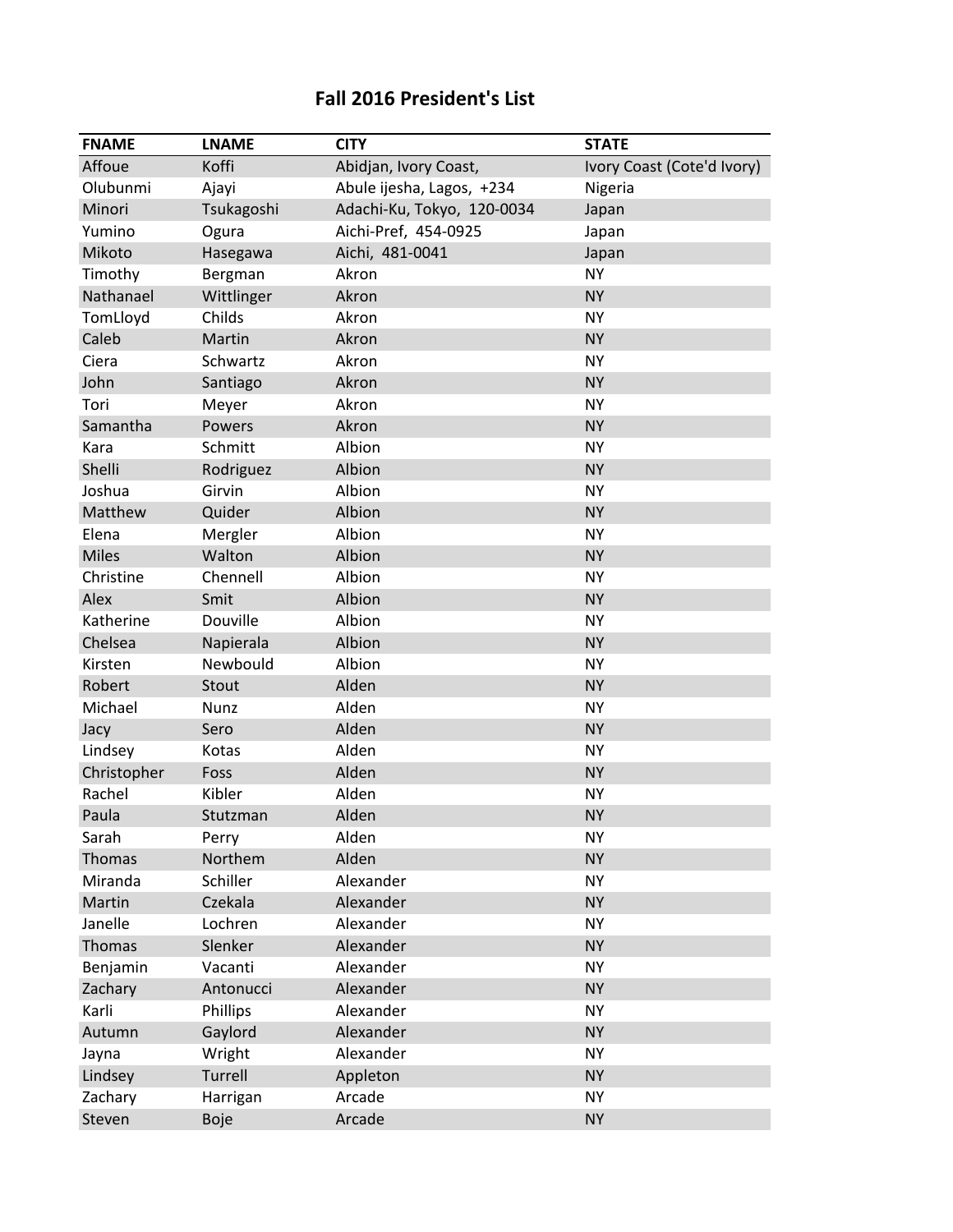| Katie           | Simar           | Arcade                         | <b>NY</b>             |
|-----------------|-----------------|--------------------------------|-----------------------|
| Andrew          | Hyman           | Arcade                         | <b>NY</b>             |
| Zachary         | Wiedemann       | Arcade                         | <b>NY</b>             |
| Courtney        | Westberg        | Arcade                         | <b>NY</b>             |
| Ashley          | Miller          | Arcade                         | <b>NY</b>             |
| Meghan          | Potter          | Arcade                         | <b>NY</b>             |
| Carolyn         | Jones           | Arkport                        | <b>NY</b>             |
| David           | Ormiston        | Arundel, West Sussex, BN18 0SW | <b>United Kingdom</b> |
| Brittany        | Anderson        | Attica                         | NY                    |
| <b>Nicholas</b> | Shadbolt        | Attica                         | <b>NY</b>             |
| Gina            | Glor            | Attica                         | <b>NY</b>             |
| Sydney          | <b>Breton</b>   | Attica                         | <b>NY</b>             |
| Ryan            | Napieralski     | Attica                         | <b>NY</b>             |
| John            | <b>Burek</b>    | Attica                         | <b>NY</b>             |
| Rachel          | <b>Beck</b>     | Attica                         | <b>NY</b>             |
| Courtney        | Schaller        | Attica                         | <b>NY</b>             |
| Savannah        | <b>Bartosik</b> | Attica                         | <b>NY</b>             |
| Matthew         | Langerman       | Attica                         | <b>NY</b>             |
| Samantha        | Long            | Attica                         | <b>NY</b>             |
| <b>Brandon</b>  | Storch          | Attica                         | <b>NY</b>             |
| Chelsea         | Carrubba-Benson | Basom                          | <b>NY</b>             |
| Emily           | Harris          | <b>Batavia</b>                 | <b>NY</b>             |
| Heather         | Countryman      | <b>Batavia</b>                 | <b>NY</b>             |
| Adam            | Taylor          | <b>Batavia</b>                 | <b>NY</b>             |
| Catherine       | Chilano         | Batavia                        | <b>NY</b>             |
| Alexandra       | Gloskowski      | Batavia                        | <b>NY</b>             |
| Jessica         | Anchor          | Batavia                        | <b>NY</b>             |
| <b>Nicholas</b> | Rosone          | Batavia                        | <b>NY</b>             |
| Jillian         | <b>Helwig</b>   | Batavia                        | <b>NY</b>             |
| Emily           | Johnson         | Batavia                        | <b>NY</b>             |
| Kailine         |                 | <b>Batavia</b>                 | <b>NY</b>             |
| Lauren          | Dunn            | Batavia                        | <b>NY</b>             |
| Daniel          | Meloon          | Batavia                        | <b>NY</b>             |
| Carly           | Scott           | <b>Batavia</b>                 | <b>NY</b>             |
| Jamie           | Taylor          | Batavia                        | <b>NY</b>             |
| Katelyn         | Hersee          | <b>Batavia</b>                 | <b>NY</b>             |
| Dolapat         | Kijsiravej      | Batavia                        | <b>NY</b>             |
| Sataka          | Kijsiravej      | Batavia                        | <b>NY</b>             |
| Megan           | Saile           | <b>Batavia</b>                 | <b>NY</b>             |
| Alisia          | Compton         | <b>Batavia</b>                 | <b>NY</b>             |
| MaKayla         | Stappenbeck     | Batavia                        | <b>NY</b>             |
| Sarah           | Keech           | <b>Batavia</b>                 | <b>NY</b>             |
| Rebecca         | Mattison        | Batavia                        | <b>NY</b>             |
| Casey           | Beaver          | Batavia                        | <b>NY</b>             |
| Taina           | Moynihan        | Batavia                        | <b>NY</b>             |
| Robert          | Zickl           | <b>Batavia</b>                 | <b>NY</b>             |
| Zarira          | Love            | Batavia                        | <b>NY</b>             |
| Kilitta         | Johnson Small   | <b>Batavia</b>                 | <b>NY</b>             |
| Rebecca         | Morse           | Batavia                        | <b>NY</b>             |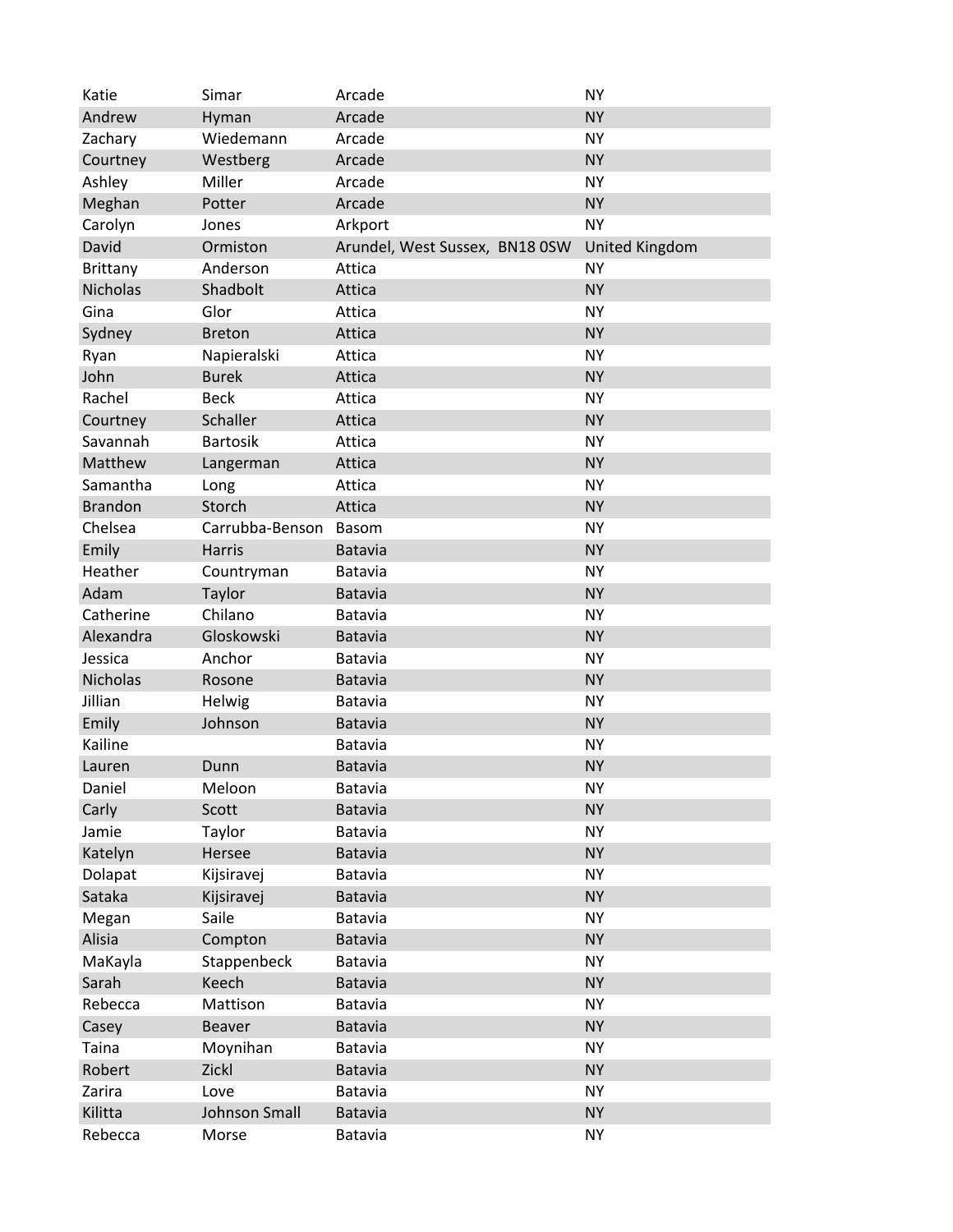| Shelby          | Wilmet         | <b>Batavia</b>   | <b>NY</b>          |
|-----------------|----------------|------------------|--------------------|
| Lisa            | Heath          | Batavia          | <b>NY</b>          |
| Jorge           | Martinez       | Batavia          | <b>NY</b>          |
| William         | Rippel         | Batavia          | <b>NY</b>          |
| Skylar          | Laesser        | <b>Batavia</b>   | <b>NY</b>          |
| Katelyn         | Held           | Batavia          | <b>NY</b>          |
| Kelsey          | Scott-Avery    | <b>Batavia</b>   | <b>NY</b>          |
| Zachary         | Hoy            | Batavia          | <b>NY</b>          |
| Jesse           | Foster         | <b>Batavia</b>   | <b>NY</b>          |
| Joseph          | Ciranni        | Batavia          | <b>NY</b>          |
| Sierra          | <b>Sears</b>   | <b>Batavia</b>   | <b>NY</b>          |
| Quinn           | Schrader       | <b>Batavia</b>   | <b>NY</b>          |
| Rachel          | Wommack        | <b>Batavia</b>   | <b>NY</b>          |
| Melissa         | Sedita         | Batavia          | <b>NY</b>          |
| Margaret        | Smith          | <b>Batavia</b>   | <b>NY</b>          |
| Jonathan        | Parker         | Batavia          | <b>NY</b>          |
| Aspen           | Moyer          | <b>Batavia</b>   | <b>NY</b>          |
| Merrisa         | Bohn           | Batavia          | <b>NY</b>          |
| Danielle        | Bell           | Batavia          | <b>NY</b>          |
| Charles         | Scaglione      | Bergen           | <b>NY</b>          |
| Hannah          | Berggren       | Bergen           | <b>NY</b>          |
| James           | Berggren       | Bergen           | <b>NY</b>          |
| Thomas          | Berggren       | Bergen           | <b>NY</b>          |
| Lauren          | Dickson        | Bergen           | <b>NY</b>          |
| Kevin           | Wall           | Bergen           | <b>NY</b>          |
| Susan           | Barber         | Bergen           | <b>NY</b>          |
| Matthew         | Foeller        | Bergen           | <b>NY</b>          |
| Kimberly        | Lovett         | Bergen           | <b>NY</b>          |
| Leah            | Stamp          | Bergen           | <b>NY</b>          |
| Amy             | Nickelsen      | Bloomfield       | <b>NY</b>          |
| Seth            | Deeren         | <b>Brockport</b> | <b>NY</b>          |
| Nicole          | Carpino        | <b>Brockport</b> | <b>NY</b>          |
| Noah            | Spencer        | <b>Brockport</b> | <b>NY</b>          |
| <b>Brian</b>    | Renke          | Brockport        | <b>NY</b>          |
| Grace           | <b>DeCarlo</b> | <b>Brockport</b> | <b>NY</b>          |
| Jillian         | Cookinham      | Brockport        | <b>NY</b>          |
| Justin          | <b>Teets</b>   | <b>Brockport</b> | <b>NY</b>          |
| Kah             | Chan           | <b>Brockport</b> | <b>NY</b>          |
| <b>Brittney</b> | Lorek          | <b>Brockport</b> | <b>NY</b>          |
| Amanda          | <b>Boss</b>    | Brockport        | <b>NY</b>          |
| Samantha        | Green          | <b>Bronx</b>     | <b>NY</b>          |
| Manuel          | Tejeda         | <b>Bronx</b>     | <b>NY</b>          |
| Armand          | Wolf           | Brooklyn         | <b>NY</b>          |
| Alyce           | Hens           | <b>Buffalo</b>   | <b>NY</b>          |
| Ashlee          | Flores         | <b>Buffalo</b>   | <b>NY</b>          |
| Danielle        | <b>Board</b>   | <b>Buffalo</b>   | <b>NY</b>          |
| Seonggyung      | Choe           | Busan, 614-827   | Korea, Republic Of |
| Margaret-Mary   | Gabalski       | Byron            | <b>NY</b>          |
| Shane           | Causyn         | Byron            | <b>NY</b>          |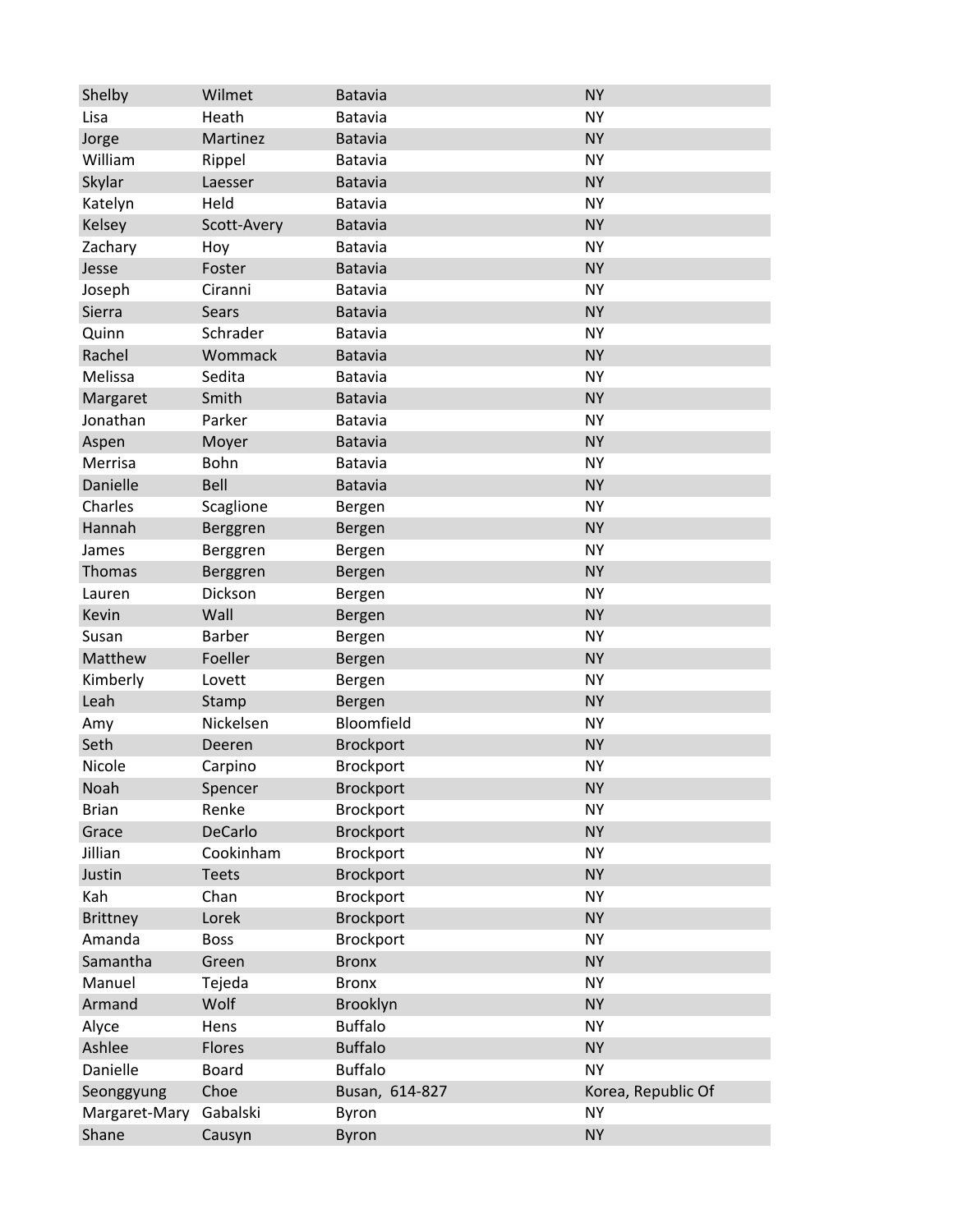| Sara        | Kota            | Byron               | <b>NY</b>                   |
|-------------|-----------------|---------------------|-----------------------------|
| Alexandria  | Rosse           | <b>Byron</b>        | <b>NY</b>                   |
| Rebekah     | Ireland         | Byron               | <b>NY</b>                   |
| Christopher | Wilson          | Caledonia           | <b>NY</b>                   |
| Kristi      | Offen           | Caledonia           | <b>NY</b>                   |
| Lorraine    | Aryee           | <b>Calumet Park</b> | IL                          |
| Pamela      | <b>Drake</b>    | Canisteo            | <b>NY</b>                   |
| Jennifer    | Pearson         | Cary                | <b>NC</b>                   |
| Anthony     | Stampone        | Chaffee             | <b>NY</b>                   |
| Cortney     | <b>Richards</b> | Chaffee             | <b>NY</b>                   |
| Reika       | Murota          | Chiba, 276-0046     | Japan                       |
| Zerin       | Firoze          | Chittagong,         | Bangladesh                  |
| Joanna      | Chhibber        | Churchville         | <b>NY</b>                   |
| Joel        | Colegrove       | Churchville         | <b>NY</b>                   |
| Justin      | Hinkley         | Churchville         | <b>NY</b>                   |
| Austin      | Carapezza       | Churchville         | <b>NY</b>                   |
| Gabriella   | Garcea          | Churchville         | <b>NY</b>                   |
| Dmitrii     | Kapitonov       | Chuvash, 428010     | <b>Russian Federation</b>   |
| Mariah      | Paddock         | Clyde               | <b>NY</b>                   |
| Megan       | Molisani        | Clyde               | <b>NY</b>                   |
| JoAnnah     | Allen           | Cohocton            | <b>NY</b>                   |
| Rachelin    | Schiliro        | Cohocton            | <b>NY</b>                   |
| Kelley      | Colangelo       | Conesus             | <b>NY</b>                   |
| Ciara       | Costley         | Conesus             | <b>NY</b>                   |
| Morgan      | Ewert           | Corfu               | <b>NY</b>                   |
| Karen       | Glomb           | Corfu               | <b>NY</b>                   |
| Janelle     | Damian          | Corfu               | <b>NY</b>                   |
| Alissa      | Rodriguez       | Corfu               | <b>NY</b>                   |
| Emma        | Schoenecker     | Corfu               | <b>NY</b>                   |
| Melinda     | <b>Neal</b>     | Corfu               | <b>NY</b>                   |
| Padraic     | <b>Brazeau</b>  | Cowlesville         | <b>NY</b>                   |
| Makayla     | Thorington      | Cuba                | <b>NY</b>                   |
| Benjamin    | Martis          | Curacao,            | <b>Netherlands Antilles</b> |
| Rogino      | Vos             | Curacao,            | <b>Netherlands Antilles</b> |
| Joseph      | <b>Bennett</b>  | Dalton              | <b>NY</b>                   |
| Bethany     | Schoonover      | Dalton              | <b>NY</b>                   |
| Adrianna    | Little          | Dansville           | <b>NY</b>                   |
| lan         | Donlon          | Dansville           | <b>NY</b>                   |
| Justice     | Alverson        | Dansville           | <b>NY</b>                   |
| Sharon      | Drum            | Dansville           | <b>NY</b>                   |
| Min         | Muchler         | Dansville           | <b>NY</b>                   |
| Jacqueline  | Patanella       | Dansville           | <b>NY</b>                   |
| Kate        | Fox             | Dansville           | <b>NY</b>                   |
| Samuel      | Freeman         | Darien Center       | <b>NY</b>                   |
| Kenneth     | Fisher          | Darien Center       | <b>NY</b>                   |
| Laura       | Holmwood        | Darien Center       | <b>NY</b>                   |
| Thomas      | Richardson      | Darien Center       | <b>NY</b>                   |
| Tonya       | Hanson          | Delevan             | <b>NY</b>                   |
| Nathan      | <b>Babbitt</b>  | Delevan             | <b>NY</b>                   |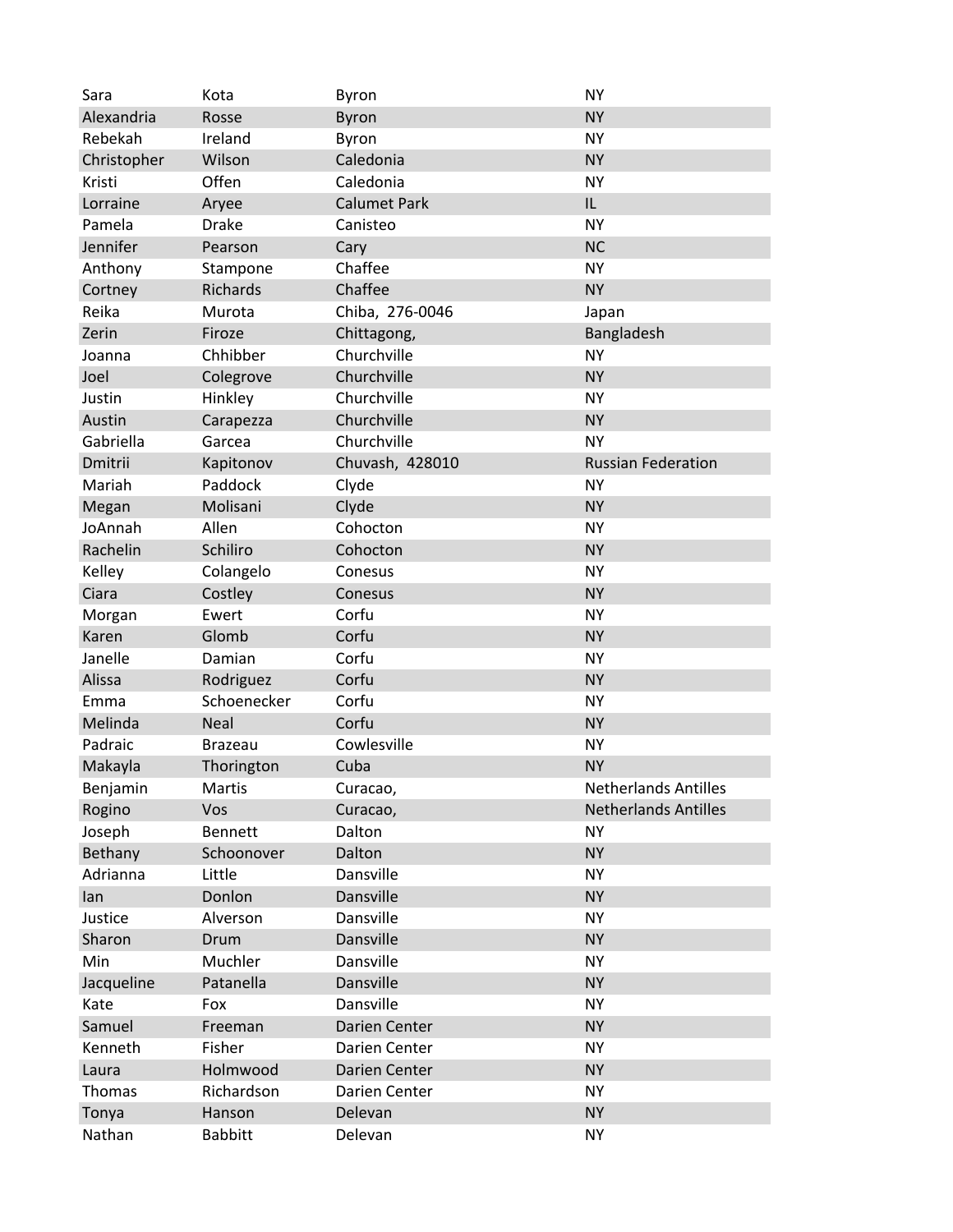| Loretta         | Green                   | Delevan                        | <b>NY</b>          |
|-----------------|-------------------------|--------------------------------|--------------------|
| <b>Brooke</b>   | <b>Tingue</b>           | Delevan                        | <b>NY</b>          |
| Glory           | Nuernberger             | Delevan                        | <b>NY</b>          |
| Kimberly        | Davis                   | Depew                          | <b>NY</b>          |
| Rosemary        | Sharrow                 | <b>East Amherst</b>            | <b>NY</b>          |
| Megan           | Miskey                  | East Aurora                    | <b>NY</b>          |
| Mary            | Nolan                   | East Aurora                    | <b>NY</b>          |
| Patrick         | Shea                    | East Aurora                    | <b>NY</b>          |
| Curtis          | Kreutter                | East Bethany                   | <b>NY</b>          |
| Alannah         | Gross                   | East Bethany                   | <b>NY</b>          |
| Kiera           | Gross                   | East Bethany                   | <b>NY</b>          |
| Ana             | Fietz-Bogota            | East Bethany                   | <b>NY</b>          |
| Crystal         | Rhinehart               | East Bethany                   | <b>NY</b>          |
| Sierra          | Howland                 | Elba                           | <b>NY</b>          |
| <b>Bailey</b>   | <b>Delelys</b>          | Elba                           | <b>NY</b>          |
| Matthew         | <b>Baker</b>            | Elba                           | <b>NY</b>          |
| Cecilia         | <b>Villanueva Perez</b> | Elba                           | <b>NY</b>          |
| Amanda          | Norton                  | Elba                           | <b>NY</b>          |
| Andrew          | Gottler                 | Elba                           | <b>NY</b>          |
| Joseph          | Calvert                 | Essex, SS8 9RE                 | United Kingdom     |
| Lindsay         | Harloff                 | <b>Fly Creek</b>               | <b>NY</b>          |
| Caitlyn         | Murdock                 | Frankfort                      | <b>NY</b>          |
| <b>Brittnay</b> | Woodward                | Freedom                        | <b>NY</b>          |
| Devin           | Trummer                 | Freedom                        | <b>NY</b>          |
| <b>Barbara</b>  | <b>Brown</b>            | Gainesville                    | <b>NY</b>          |
| <b>Brooke</b>   | <b>Tisdale</b>          | Gainesville                    | <b>NY</b>          |
| Samara          | Albuquerque             | Gasport                        | <b>NY</b>          |
| Ashley          | Felix                   | Geneseo                        | <b>NY</b>          |
| Anthony         | <b>Nieves</b>           | Geneseo                        | <b>NY</b>          |
| Rebekah         | Albert                  | Geneseo                        | <b>NY</b>          |
| Allison         | Ludlow                  | Geneseo                        | <b>NY</b>          |
| Kathleen        | Piehl                   | Geneseo                        | <b>NY</b>          |
| Ellen           | Phelps                  | Groveland                      | <b>NY</b>          |
| Jihoon          | Lee                     | Gwangju,                       | Korea, Republic Of |
| Victor          | Obetta                  | Gwarimpa, FCT Abuja,           | Nigeria            |
| Sabrina         | Ahmed                   | Habiganj, Sylhet, 3300         | Bangladesh         |
| Nanami          | Nakayama                | Hamamatsu, Shizuoka, 432-8001  | Japan              |
| Momoka          | Fukatsu                 | Hamamatsu, Shizuoka, 432-8064  | Japan              |
| Natalie         | Salem                   | Hamburg                        | <b>NY</b>          |
| Garrett         | Wohlers                 | Hamlin                         | <b>NY</b>          |
| Allison         | Damuth                  | Hamlin                         | <b>NY</b>          |
| Michael         | Carlson                 | Hamlin                         | <b>NY</b>          |
| Masato          | Tsunekawa               | Harumi Chuoku, Tokyo, 104-0053 | Japan              |
| Sheryl          | Harvey                  | Hemlock                        | <b>NY</b>          |
| Natrice         | McFarley-Gurgel         | Henrietta                      | <b>NY</b>          |
| Nyla            | Council                 | Henrietta                      | <b>NY</b>          |
| Kayla           | Hetzel                  | Hilton                         | <b>NY</b>          |
| <b>Tracy</b>    | Wheater                 | Hilton                         | <b>NY</b>          |
| Cecilia         | Weber                   | Hilton                         | <b>NY</b>          |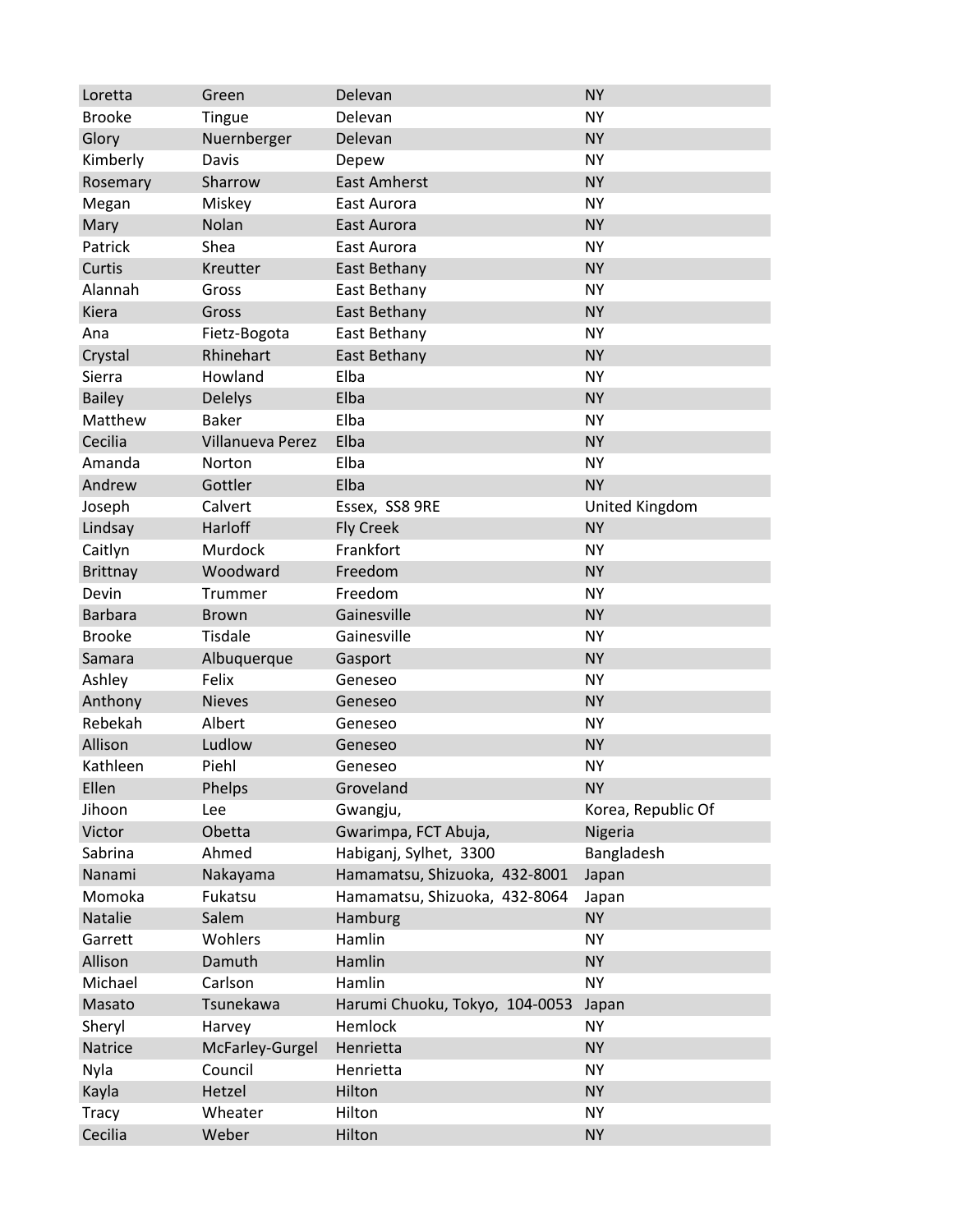| Rachel         | Sealy           | Hilton                  | <b>NY</b>     |
|----------------|-----------------|-------------------------|---------------|
| Samantha       | Major           | Holland                 | <b>NY</b>     |
| Gianni         | Oddo-Lovullo    | Holland                 | <b>NY</b>     |
| Ashley         | Jankowski       | Holland                 | <b>NY</b>     |
| Katherine      | Rosenberg       | Holland                 | <b>NY</b>     |
| <b>Bailey</b>  | Papaj           | Holley                  | <b>NY</b>     |
| Kristen        | Nenni           | Holley                  | <b>NY</b>     |
| Kayla          | Bianchi         | Holley                  | <b>NY</b>     |
| Cameron        | Bennage         | Holley                  | <b>NY</b>     |
| Daniel         | Hards           | Holley                  | <b>NY</b>     |
| Nicole         | Morey           | Holley                  | <b>NY</b>     |
| Michael        | Kimble          | Holley                  | <b>NY</b>     |
| Carola         | Boza-Meade      | Holley                  | <b>NY</b>     |
| Gabrielle      | Thomas          | Holley                  | <b>NY</b>     |
| Miranda        | Gray            | Holley                  | <b>NY</b>     |
| Jessica        | Skehan          | Holley                  | <b>NY</b>     |
| Shannon        | Whitney         | Honeoye Falls           | <b>NY</b>     |
| Samantha       | VanWinkle       | Honeoye Falls           | <b>NY</b>     |
| Daniel         | Deford          | Honeoye Falls           | <b>NY</b>     |
| Megan          | <b>Bird</b>     | Hornell                 | <b>NY</b>     |
| <b>Bridget</b> | Marshall        | Hornell                 | <b>NY</b>     |
| Amelia         | <b>Borgus</b>   | Hunt                    | <b>NY</b>     |
| Jacob          | Sherman         | Hunt                    | <b>NY</b>     |
| James          | Conley          | Hurleyville             | <b>NY</b>     |
| Pedro          | Pires de Araujo | Jundiai, SP, 13.211-620 | <b>Brazil</b> |
| Matthew        | Cook            | Kendall                 | <b>NY</b>     |
| Robert         | Cook            | Kendall                 | <b>NY</b>     |
| Abigail        | Lang            | Kendall                 | <b>NY</b>     |
| Angelique      | Zinner          | Kendall                 | <b>NY</b>     |
| Sarah          | Fisher          | Kendall                 | <b>NY</b>     |
| Jonathan       | Fox             | Kendall                 | <b>NY</b>     |
| Emily          | <b>Boyle</b>    | Kendall                 | <b>NY</b>     |
| Sarah          | Kuehne          | Kent                    | <b>NY</b>     |
| Crystal        | Zayac           | Kent                    | <b>NY</b>     |
| Pavlo          | Huda            | Kyiv, 02225             | Ukraine       |
| Chloe          | Everett         | Lancaster               | <b>NY</b>     |
| Matthew        | Wilson          | LeRoy                   | <b>NY</b>     |
| Lucie          | Griffis         | LeRoy                   | <b>NY</b>     |
| Sarah          | Ball            | LeRoy                   | <b>NY</b>     |
| Riley          | <b>DeBellis</b> | LeRoy                   | <b>NY</b>     |
| Danielle       | Lauricella      | LeRoy                   | <b>NY</b>     |
| Jacob          | Lang            | LeRoy                   | <b>NY</b>     |
| Katherine      | Patton          | LeRoy                   | <b>NY</b>     |
| Thomas         | Dunn            | LeRoy                   | <b>NY</b>     |
| Lucas          | Hull            | LeRoy                   | <b>NY</b>     |
| Megan          | Furr            | LeRoy                   | <b>NY</b>     |
| Skye           | Gregory         | LeRoy                   | <b>NY</b>     |
| Mondell        | Elliott         | LeRoy                   | <b>NY</b>     |
| Randal         | Henning         | LeRoy                   | <b>NY</b>     |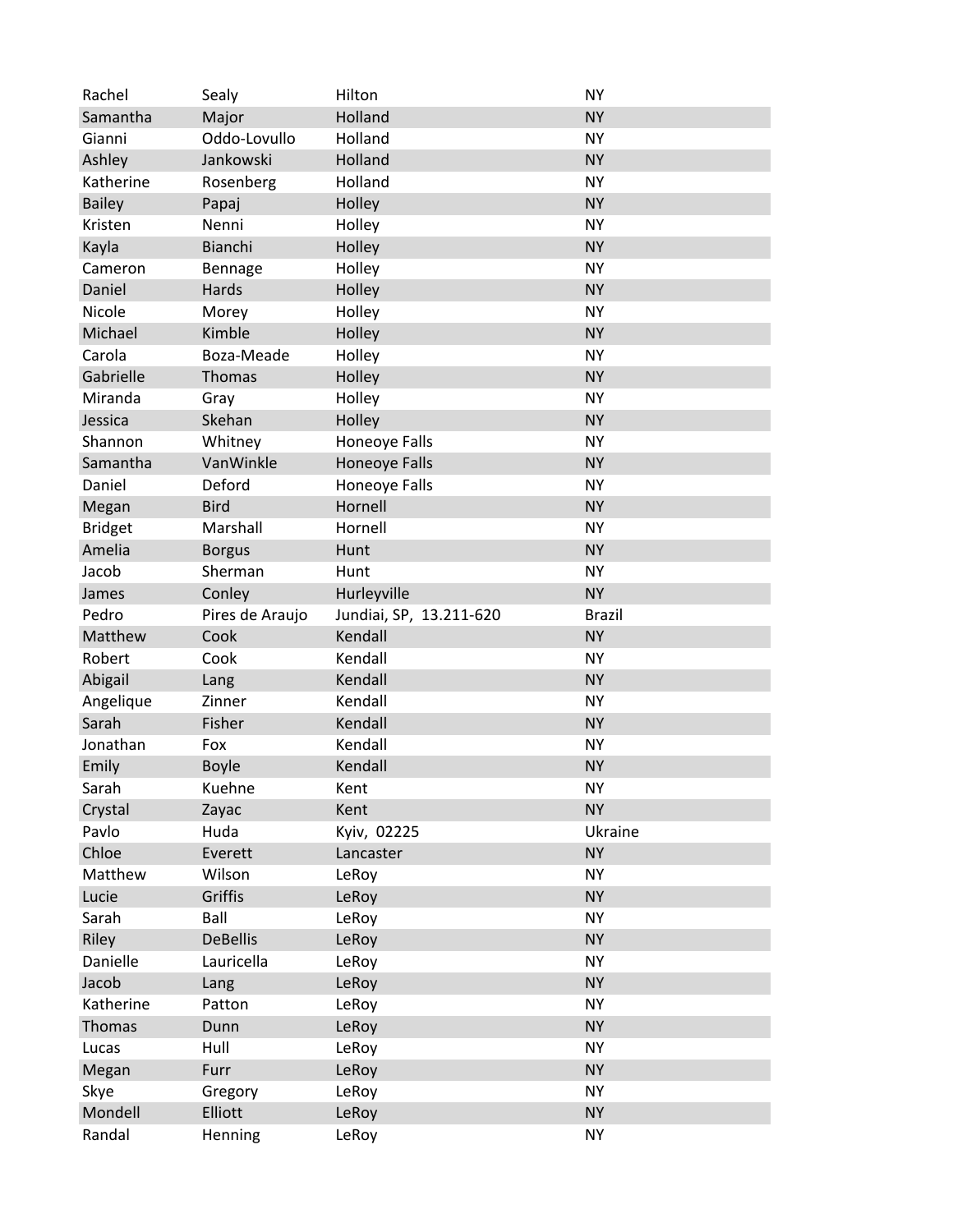| Maura          | Rogers         | LeRoy                       | <b>NY</b>      |
|----------------|----------------|-----------------------------|----------------|
| Justin         | Thompson       | Limestone                   | ME             |
| Sarah          | <b>Bryant</b>  | Little Valley               | <b>NY</b>      |
| Marissa        | Catalano       | Lockport                    | <b>NY</b>      |
| Katlynne       | Tubo           | Lockport                    | <b>NY</b>      |
| Amadou         | Barry          | London, Cr0 2fg             | United Kingdom |
| John           | Reed           | Longford,                   | Ireland        |
| Samantha       | Raduns         | Lyndonville                 | <b>NY</b>      |
| Charles        | McKinney       | Lyndonville                 | <b>NY</b>      |
| Jordan         | Harter         | Machias                     | <b>NY</b>      |
| Thomas         | Benkelman      | <b>Machias</b>              | <b>NY</b>      |
| William        | Schiefer       | Machias                     | <b>NY</b>      |
| Kourtney       | Shearer        | Mayville                    | <b>NY</b>      |
| Ayla           | James          | Medina                      | <b>NY</b>      |
| Nicole         | <b>Blount</b>  | Medina                      | <b>NY</b>      |
| <b>Brandie</b> | Fidanza-Carson | Medina                      | <b>NY</b>      |
| Shane          | Doyle          | Medina                      | <b>NY</b>      |
| Dominique      | <b>Hughes</b>  | Medina                      | <b>NY</b>      |
| Kyle           | Herman         | Medina                      | <b>NY</b>      |
| Daniel         | Heschke        | Medina                      | <b>NY</b>      |
| Richard        | Craft          | Medina                      | <b>NY</b>      |
| Steven         | <b>Boring</b>  | Medina                      | <b>NY</b>      |
| Michael        | Macioszek      | Medina                      | <b>NY</b>      |
| Jeremy         | Leno           | Medina                      | <b>NY</b>      |
| Zachary        | Laird          | Medina                      | <b>NY</b>      |
| April          | Schultz        | Medina                      | <b>NY</b>      |
| Aubrey         | Hoffmeister    | Medina                      | <b>NY</b>      |
| Faye           | Conley         | Middleport                  | <b>NY</b>      |
| Savon          | Williams       | Middletown                  | <b>CT</b>      |
| Kenta          | Chiba          | Miyagi prefecture, 982-0021 | Japan          |
| <b>Stacy</b>   | Tortorice      | <b>Mount Morris</b>         | <b>NY</b>      |
| Christina      | Olverd         | <b>Mount Morris</b>         | <b>NY</b>      |
| Ashley         | Pagan          | <b>Mount Morris</b>         | <b>NY</b>      |
| Sarah          | Anderson       | <b>Mount Morris</b>         | <b>NY</b>      |
| Meghan         | Chapman        | Mumford                     | <b>NY</b>      |
| Airi           | Hayasaka       | Muroran, Hokkaido, 050-0085 | Japan          |
| Taijiro        | Koyama         | Nagoya, Aichi, 459-8016     | Japan          |
| Julia          | <b>Bailey</b>  | Newark                      | <b>NY</b>      |
| Caitlin        | Bamper         | <b>Newark</b>               | <b>NY</b>      |
| Naoko          | Hayashi        | Nomi, Ishikawa, 923-1255    | Japan          |
| Christian      | Delano         | North Chili                 | <b>NY</b>      |
| Victoria       | Pothaczky      | North Chili                 | <b>NY</b>      |
| Josiah         | Seaburg        | North Chili                 | <b>NY</b>      |
| Holly          | Benkleman      | North Java                  | <b>NY</b>      |
| Adrian         | McMahon        | North Java                  | <b>NY</b>      |
| Jericka        | Ohlson         | Oakfield                    | <b>NY</b>      |
| Mariah         | Woodrich       | Oakfield                    | <b>NY</b>      |
| Laura          | Littlejohn     | Oakfield                    | <b>NY</b>      |
| Sara           | Weidner        | Oakfield                    | <b>NY</b>      |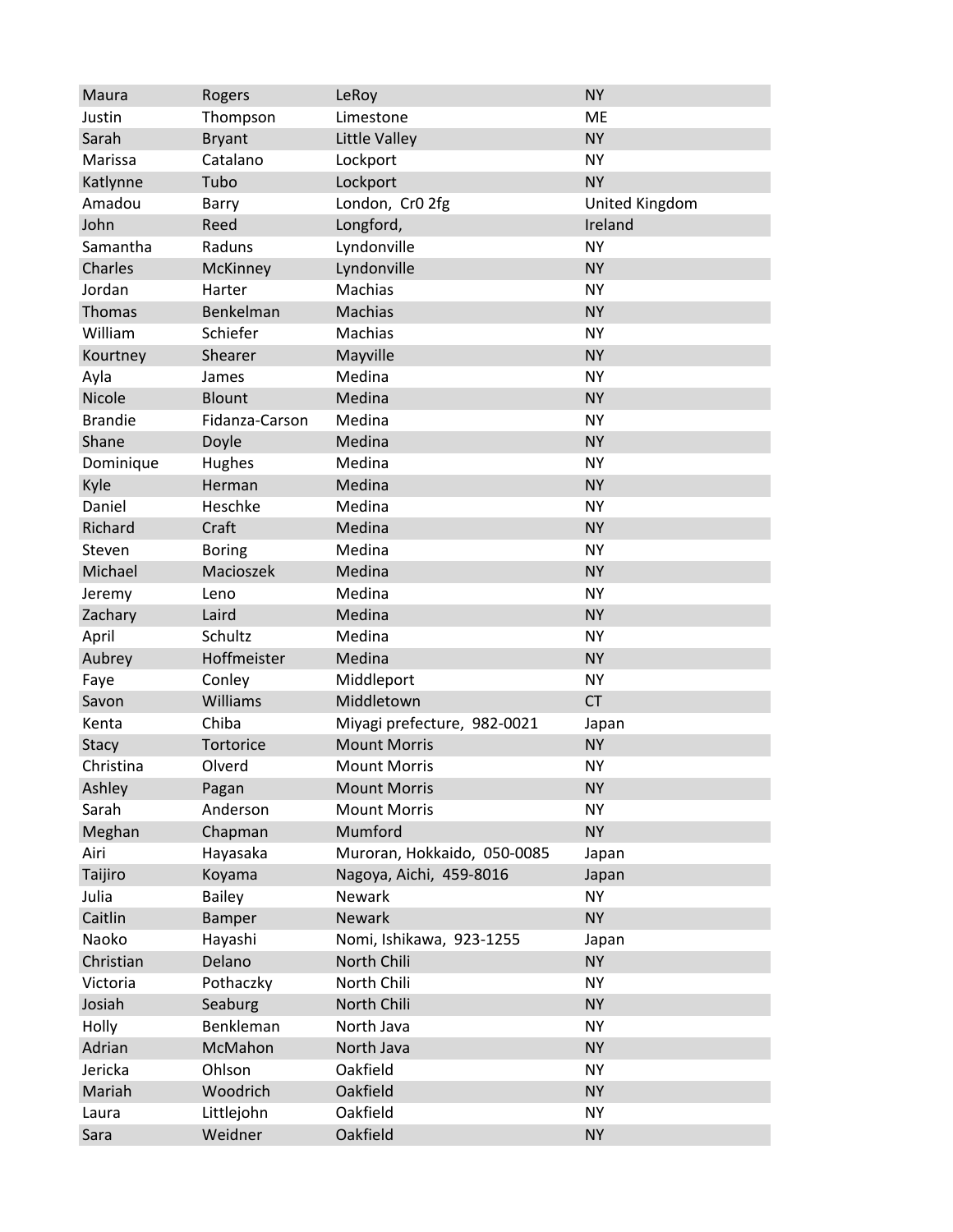| Jonathan      | Bombela        | Oakfield               | <b>NY</b>     |
|---------------|----------------|------------------------|---------------|
| Evan          | Cole           | Oakfield               | <b>NY</b>     |
| AnneMarie     | Kelsey         | Oakfield               | <b>NY</b>     |
| Jessica       | <b>Barclay</b> | Oakfield               | <b>NY</b>     |
| Kaylin        | Young          | Oakfield               | <b>NY</b>     |
| Hibari        | Nozaki         | Osaka, Osaka, 546-0033 | Japan         |
| Takeshi       | Yoshitoshi     | Osaka, Osaka, 555-0012 | Japan         |
| Hikari        | Nishiura       | Osaka, osaka, 558-0055 | Japan         |
| Christi       | Lotempio       | Pavilion               | <b>NY</b>     |
| Page          | Freeman        | Pavilion               | <b>NY</b>     |
| Abigail       | Taylor         | Pavilion               | <b>NY</b>     |
| Taylor        | <b>Tracy</b>   | Pavilion               | <b>NY</b>     |
| Christopher   | Misisco        | Pavilion               | <b>NY</b>     |
| Emily         | Gouger         | Pavilion               | <b>NY</b>     |
| Sierra        | <b>Bosdyk</b>  | Pavilion               | <b>NY</b>     |
| Patrick       | Rice           | Perry                  | <b>NY</b>     |
| Adam          | DeLaVergne     | Perry                  | <b>NY</b>     |
| Marilyn       | Fox            | Rochester              | <b>NY</b>     |
| Sherry        | Viggiano       | Rochester              | <b>NY</b>     |
| Paul          | Fridman        | Rochester              | <b>NY</b>     |
| Adele         | Vigil          | Rochester              | <b>NY</b>     |
| Samiyah       | Hemphill       | Rochester              | <b>NY</b>     |
| Shanise       | Williams       | Rochester              | <b>NY</b>     |
| <b>Briona</b> | Siplin         | Rochester              | <b>NY</b>     |
| Joseph        | Silvestri      | Rochester              | <b>NY</b>     |
| Flynn         | Glann          | Rochester              | <b>NY</b>     |
| Ilish         | Glann          | Rochester              | <b>NY</b>     |
| Kristi        | Snacki         | Rochester              | <b>NY</b>     |
| Lyesha        | Lantz          | Rochester              | <b>NY</b>     |
| Leah          | Swan           | Rochester              | <b>NY</b>     |
| Alicia        | Acker          | Rochester              | <b>NY</b>     |
| Nicole        | Sheldon        | Rochester              | <b>NY</b>     |
| Emma          | Stone          | Rochester              | <b>NY</b>     |
| Deonte        | <b>Jenkins</b> | Rochester              | <b>NY</b>     |
| Kristina      | Turton         | Rochester              | <b>NY</b>     |
| Nathan        | <b>Boland</b>  | Rochester              | <b>NY</b>     |
| Jenna         | Curcio         | Rochester              | <b>NY</b>     |
| lan           | Farrell        | Rochester              | <b>NY</b>     |
| Maria         | Tallo          | Rush                   | <b>NY</b>     |
| Haruki        | Anoku          | Saitamaken, 3520013    | Japan         |
| Hanna         | Tischer        | Sao Paulo, 13670 000   | <b>Brazil</b> |
| Taylor        | <b>Becker</b>  | Sardinia               | <b>NY</b>     |
| Yuki          | Lai            | Selangor, 46150        | Malaysia      |
| Paul          | Torrey         | <b>Silver Springs</b>  | <b>NY</b>     |
| Cajsa         | Young          | Spencerport            | <b>NY</b>     |
| Hannah        | Walker         | Springville            | <b>NY</b>     |
| Samantha      | Nason          | Springville            | <b>NY</b>     |
| Rayleigh      | Staba          | Stafford               | <b>NY</b>     |
| Lauren        | Graney         | Stafford               | <b>NY</b>     |